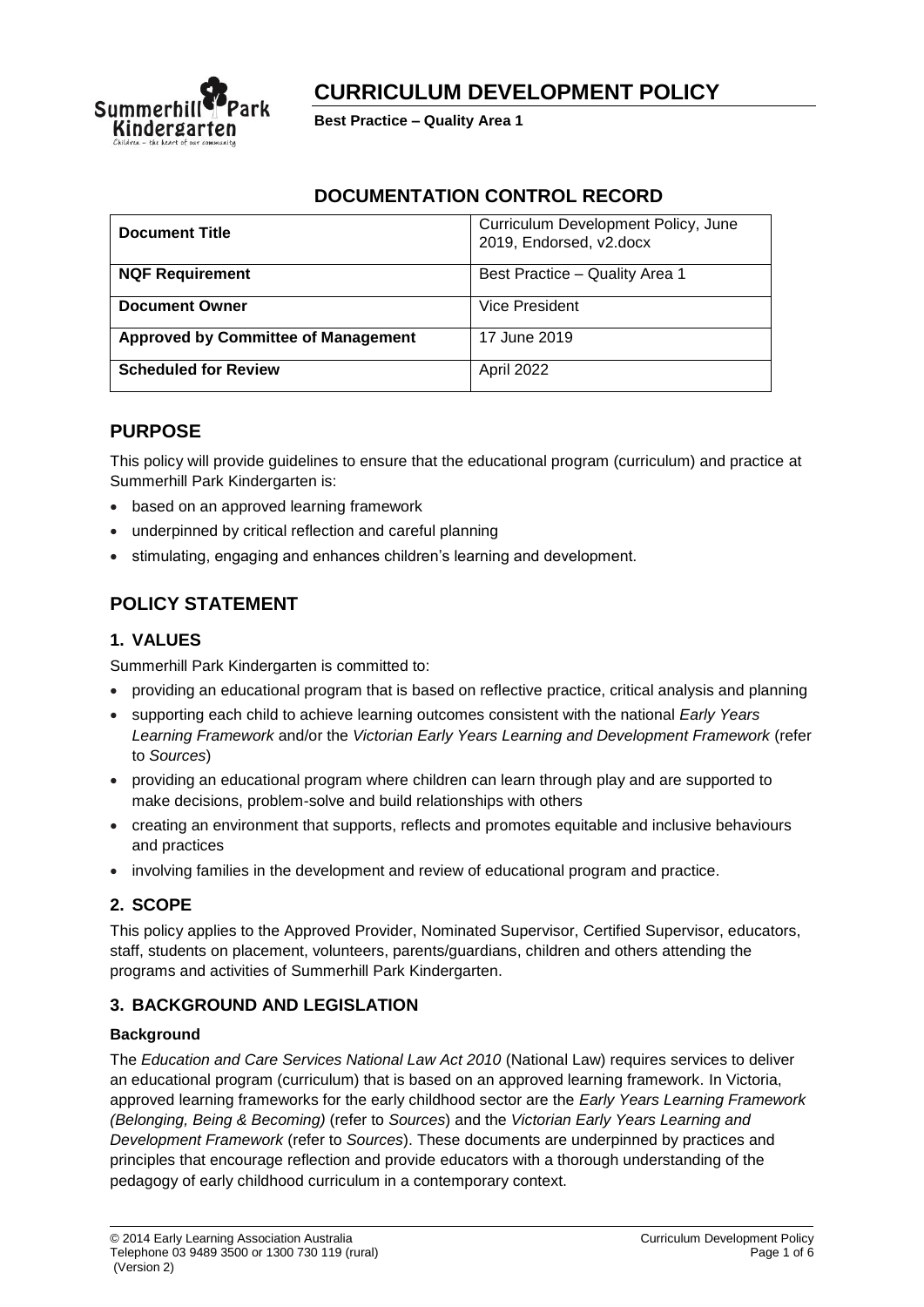Part 4.1 of the *Education and Care Services National Regulations 2011* (National Regulations) outlines the operational requirements for educational program and practice within services, including the requirements for documentation of assessments in relation to the educational program. There is no prescribed method in the National Law or National Regulations for documenting assessment of children's learning. Each service must determine a method that suits their individual circumstances. To meet the documentation requirements of the National Regulations, the assessment must include an analysis of children's learning. Collecting this information enables educators to plan effectively for each child's learning and development. It can also be used by educators to stimulate reflection on their own values, beliefs and teaching practices, and to communicate about children's learning with children and their families.

The National Regulations require the appointment of an Educational Leader to lead the development and implementation of the educational program (or curriculum) at the service (Regulation 118). This person will have suitable qualifications and experience, as well as a thorough understanding of the *Early Years Learning Framework* and/or the *Victorian Early Years Learning and Development Framework*, enabling them to guide other educators in planning and reflection, and to mentor colleagues in implementation practices (*Guide to the Education and Care Services National Law and the Education and Care Services National Regulations*, p85 – refer to *Sources*).

The *National Quality Standard* is linked to the approved learning frameworks. Quality Area 1: Educational Program and Practice focuses on "enhancing children's learning and development through the:

- pedagogical practices of educators and co-ordinators
- development of programs that promote children's learning across five learning outcomes" (*Guide to the National Quality Standard*, p20 – refer to *Sources*).

The educational program must also be underpinned by the service's philosophy.

#### **Legislation and standards**

Relevant legislation and standards include but are not limited to:

- *Education and Care Services National Law Act 2010*: Sections 168, 301(3)(d), 323
- *Education and Care Services National Regulations 2011*: Regulations 73–76, 118, 148
- *National Quality Standard,* Quality Area 1: Educational Program and Practice

#### **4. DEFINITIONS**

The terms defined in this section relate specifically to this policy. For commonly used terms e.g. Approved Provider, Nominated Supervisor, Regulatory Authority etc. refer to the *General Definitions* section of this manual.

**Approved learning framework:** A document that outlines practices that educators and co-ordinators must use to support and promote children's learning. The *Early Years Learning Framework (Belonging, Being & Becoming)* and the *Victorian Early Years Learning and Development Framework* are approved learning frameworks for use in Victoria (refer to *Sources*).

**Critical reflection:** Reflective practices that focus on implications for equity and social justice (*Early Years Learning Framework*, p45 – refer to *Sources*).

**Curriculum:** All interactions, experiences, activities, routines and events, planned and unplanned, that occur in an environment designed to foster children's learning and development (*Early Years Learning Framework,* p45 – refer to *Sources*; adapted from Te Whariki).

**Each child:** A phrase used in the *National Quality Standard* when an individualised approach is warranted and educators are required to modify their response to meet the needs of an individual child. An example is 'each child's current knowledge, ideas, culture and interests provide the foundation for the program'.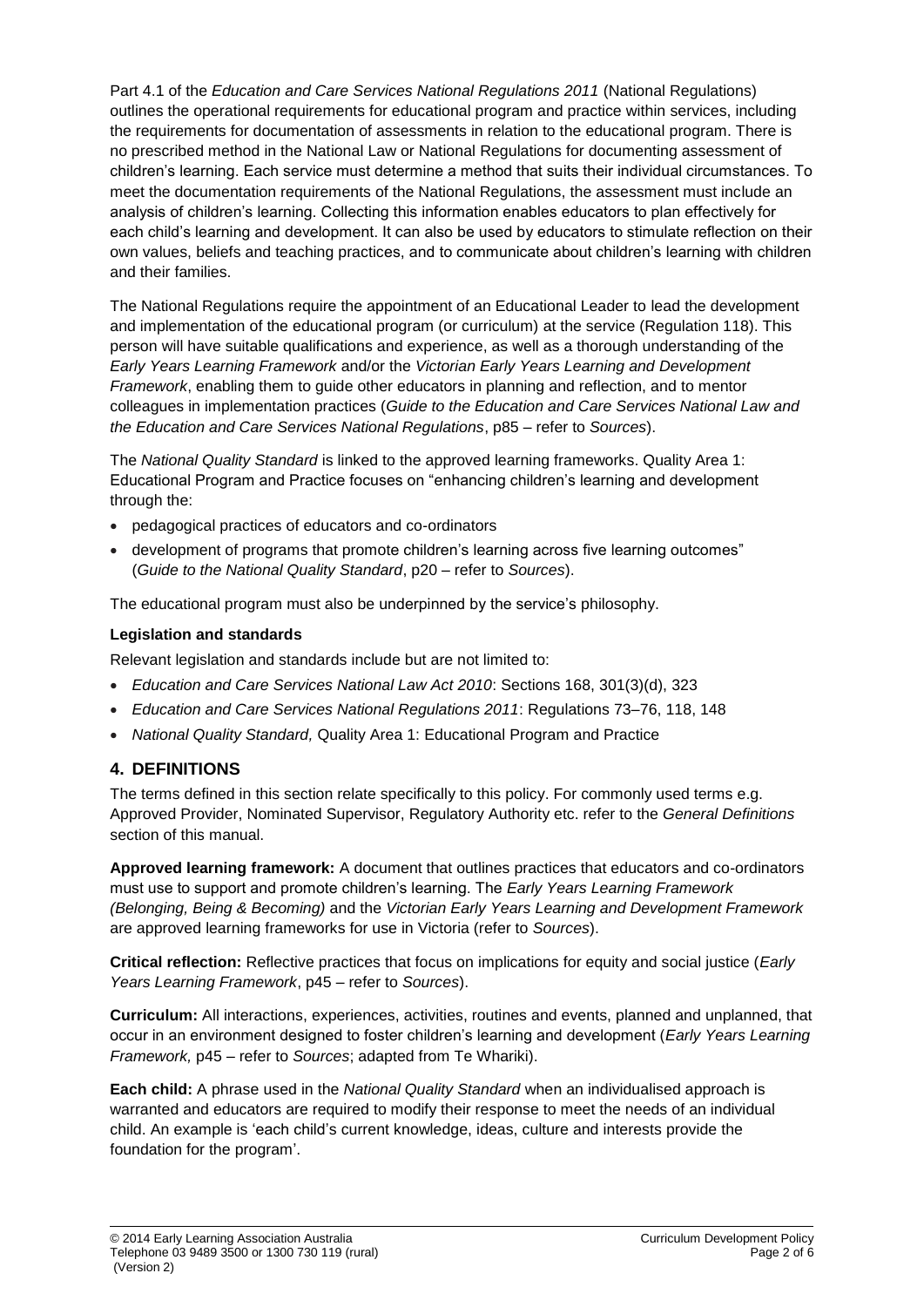**Educational Leader:** The Approved Provider of an education and care service must designate, in writing, a suitably qualified and experienced educator, co-ordinator or other individual to lead the development and implementation of educational programs at the service (Regulation 118). This person must have a thorough understanding of the *Early Years Learning Framework* (or other approved learning framework), be able to guide other educators in their planning and reflection, and mentor colleagues in the implementation of their practice.

**Learning:** A natural process of exploration that children engage in from birth, as they expand their intellectual, physical, social, emotional and creative capacities. Early learning is closely linked to early development.

#### **Learning framework:** Refer to **approved learning framework** above.

**Learning outcome:** A skill, knowledge or disposition that educators can actively promote in early childhood settings, in collaboration with children and families.

**Learning relationships:** Relationships that further children's learning and development. Both adult and child have intent to learn from one another.

**Play-based learning:** A context for learning through which children organise and make sense of their social world as they engage actively with people, objects and representations.

## **5. SOURCES AND RELATED POLICIES**

#### **Sources**

- *Belonging, Being & Becoming – The Early Years Learning Framework for Australia*: <http://education.gov.au/early-years-learning-framework>
- *Educators' Guide to the Early Years Learning Framework for Australia*: <http://education.gov.au/early-years-learning-framework>
- *Guide to the Education and Care Services National Law and the Education and Care Services National Regulations 2011*, ACECQA: [www.acecqa.gov.au](http://www.acecqa.gov.au/)
- *Guide to the National Quality Standard*, ACECQA: [www.acecqa.gov.au](http://www.acecqa.gov.au/)
- *National Quality Standard Professional Learning Program*: [www.earlychildhoodaustralia.org.au/nqsplp](http://www.earlychildhoodaustralia.org.au/nqsplp)
- *Victorian Early Years Learning and Development Framework*: [www.education.vic.gov.au/earlylearning/eyldf/default.htm](http://www.education.vic.gov.au/earlylearning/eyldf/default.htm)
- *Victorian Early Years Learning and Development Framework* Resources for Professionals: [www.education.vic.gov.au/earlylearning/eyldf/profresources.htm](http://www.education.vic.gov.au/earlylearning/eyldf/profresources.htm)

#### **Service policies**

- *Code of Conduct Policy*
- *Environmental Sustainability Policy*
- *Inclusion and Equity Policy*
- *Interactions with Children Policy*
- *Nutrition and Active Play Policy*
- *Participation of Volunteers and Students Policy*
- *Road Safety and Safe Transport Policy*
- *Sun Protection Policy*
- *Supervision of Children Policy*
- *Water Safety Policy*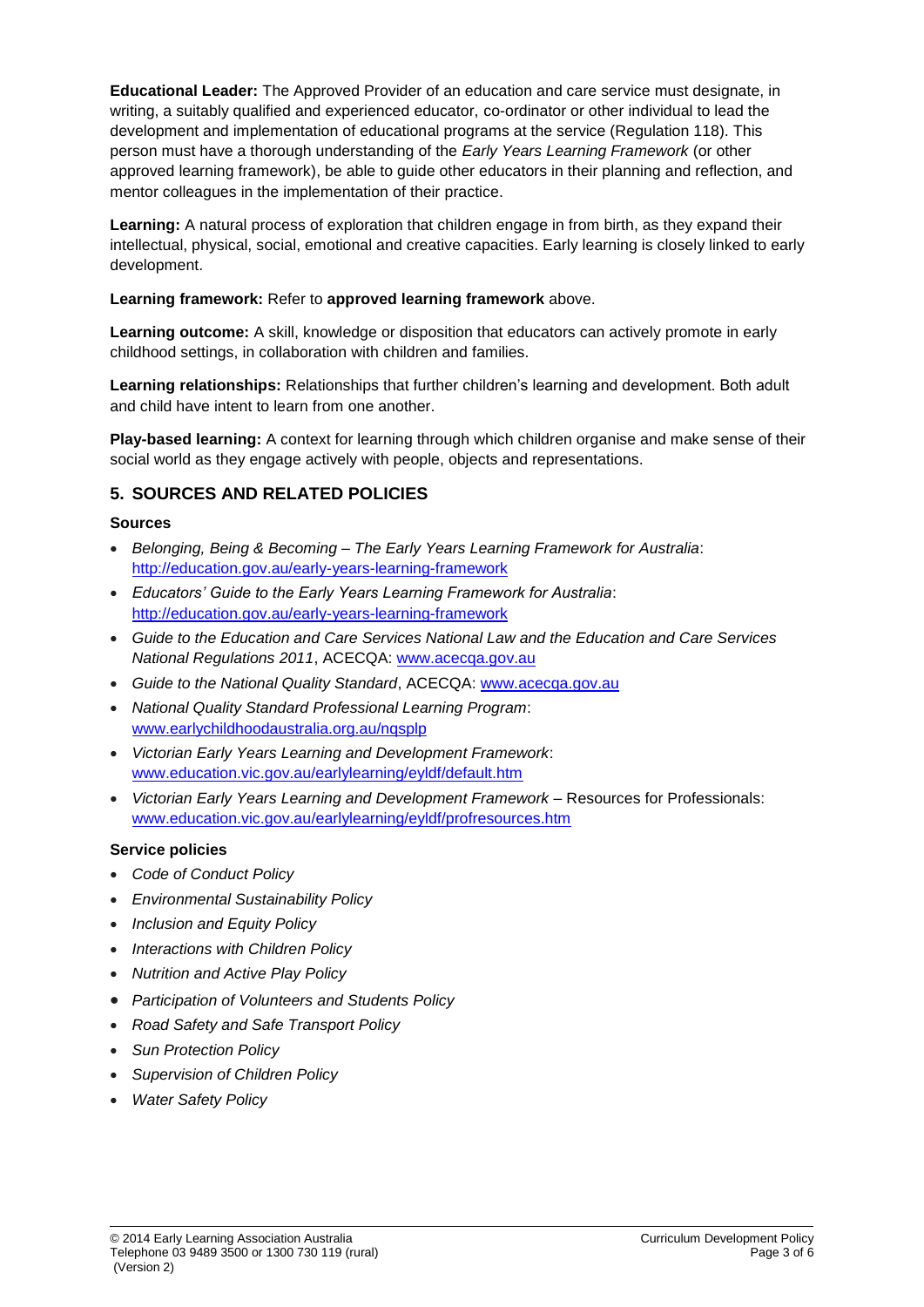## **PROCEDURES**

### **The Approved Provider is responsible for:**

- ensuring that the educational program is stimulating and engaging, enhances children's learning and development, and is based on an approved learning framework (refer to *Definitions*) (Section 168)
- ensuring the developmental needs, interests and experiences, and the individual differences of each child are accommodated in the educational program (Section 168) (refer to *Inclusion and Equity Policy*)
- ensuring the educational program contributes to each child:
	- − developing a strong sense of identity
	- − being connected with, and contributing to, his or her world
	- − having a strong sense of wellbeing
	- − being a confident and involved learner
	- − being an effective communicator (Regulation 73)
- designating a suitably qualified and experienced Educational Leader to direct the development and implementation of educational programs at the service (Regulation 118)
- ensuring the staff record includes the name of the Educational Leader at the service (Regulation 148)
- ensuring that the service's philosophy guides educational program and practice
- ensuring that assessments of the child's developmental needs, interests, experiences and participation in the educational program are documented (Regulation 74(1)(a)(i))
- ensuring that assessments of the child's progress against the outcomes of the educational program are documented (Regulation 74(1)(a)(ii))
- ensuring documentation of assessments includes reflection on the period of time the child is at the service, and how documented information will be used by educators at the service (Regulation 74(2)(a)(i)&(ii))
- ensuring documentation is written in plain language and is easy to understand by both educators and parents/guardians (Regulation 74(2)(b))
- ensuring a copy of the educational program is displayed at the service and accessible to parents/guardians (Regulation 75)
- ensuring that parents/guardians are provided with information about the content and implementation of the educational program, their child's participation in the program and documentation relating to assessments or evaluations of their child (Regulation 76)
- developing and evaluating the educational program in collaboration with the Nominated Supervisor, educators, children and families.

#### **The Nominated Supervisor is responsible for:**

- ensuring that the educational program is stimulating and engaging, enhances children's learning and development, and is based on an approved learning framework (refer to *Definitions*) (Section 168)
- ensuring the developmental needs, interests and experiences, and the individual differences of each child are accommodated in the educational program (Section 168) (refer *to Inclusion and Equity Policy*)
- displaying a copy of the educational program at the service in a location accessible to parents/guardians
- ensuring that each child's learning and development is assessed as part of an ongoing cycle of planning, documentation and evaluation
- ensuring that there is a record of learning and development for each child, and that it is updated and maintained on an ongoing basis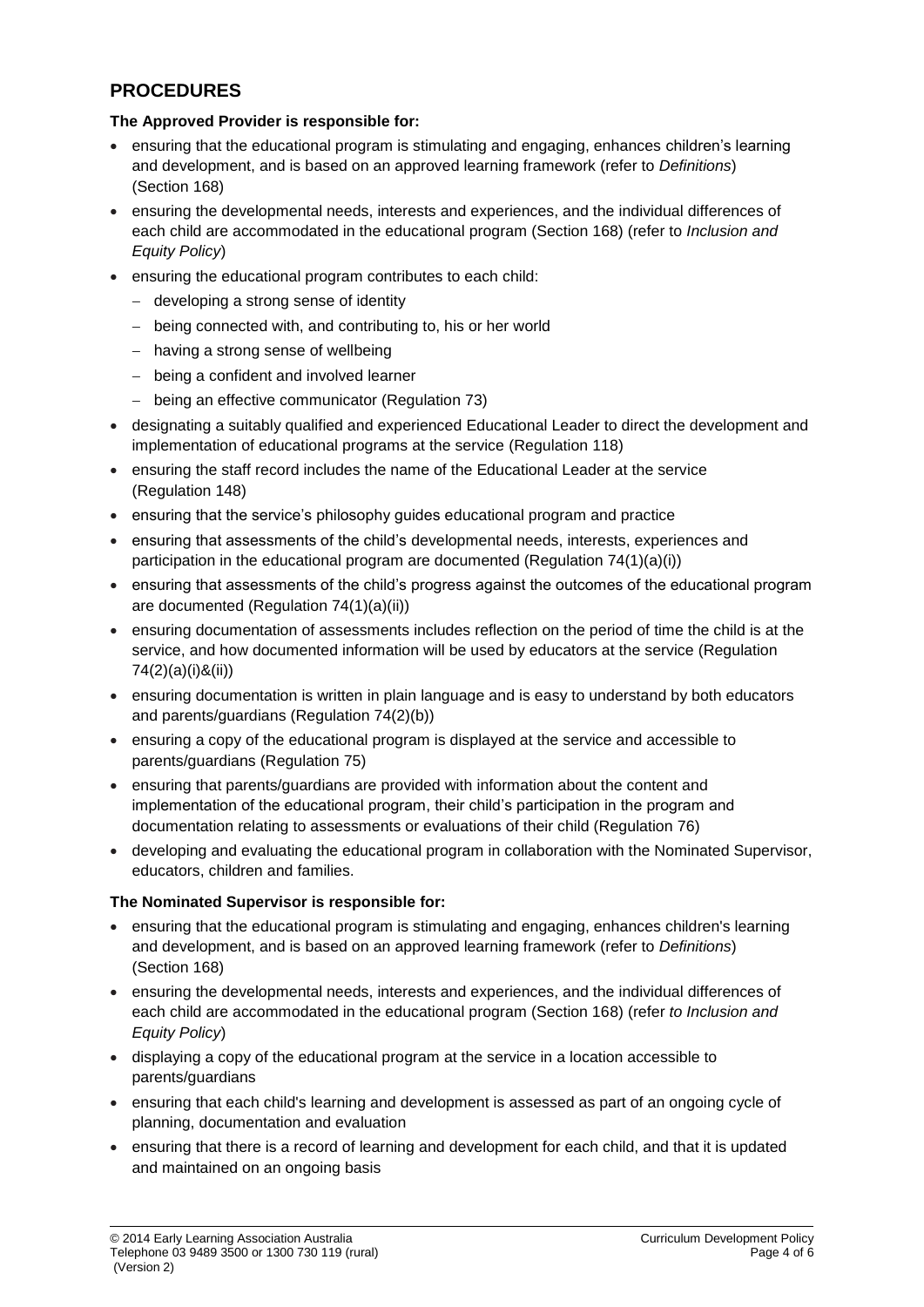- developing and evaluating the educational program in collaboration with the Approved Provider, educators, children and families
- ensuring regular communication is established between the service and parents/guardians in relation to their child's learning and development.

#### **Certified Supervisors and other educators are responsible for:**

- delivering an educational program that is stimulating and engaging, enhances children's learning and development, and is based on an approved learning framework (refer to *Definitions*)
- considering the developmental needs, interests and experiences, and the individual differences of each child in the educational program (refer to *Inclusion and Equity Policy*)
- assessing and documenting each child's needs, interests, experiences, participation and progress in relation to the educational program in a way that is easy to understand for parents/guardians
- making information available to parents/guardians about their child's participation in the educational program
- communicating regularly with parents/guardians in relation to their child's learning and development
- developing and evaluating the educational program in collaboration with the Approved Provider, Nominated Supervisor, children and families.

#### **Parents/guardians are responsible for:**

- communicating regularly with the service in relation to their child's learning and development
- providing input to the development of the educational program in collaboration with the Approved Provider, Nominated Supervisor, educators and children.

#### **Volunteers and students, while at the service, are responsible for following this policy and its procedures.**

## **EVALUATION**

In order to assess whether the values and purposes of the policy have been achieved, the Approved Provider will:

- regularly seek feedback from everyone affected by the policy regarding its effectiveness
- monitor the implementation, compliance, complaints and incidents in relation to this policy
- keep the policy up to date with current legislation, research, policy and best practice
- revise the policy and procedures as part of the service's policy review cycle, or as required
- notify parents/guardians at least 14 days before making any changes to this policy or its procedures.

## **ATTACHMENTS**

Nil

## **AUTHORISATION**

This policy was adopted by the Approved Provider of Summerhill Park Kindergarten on 17th June 2019.